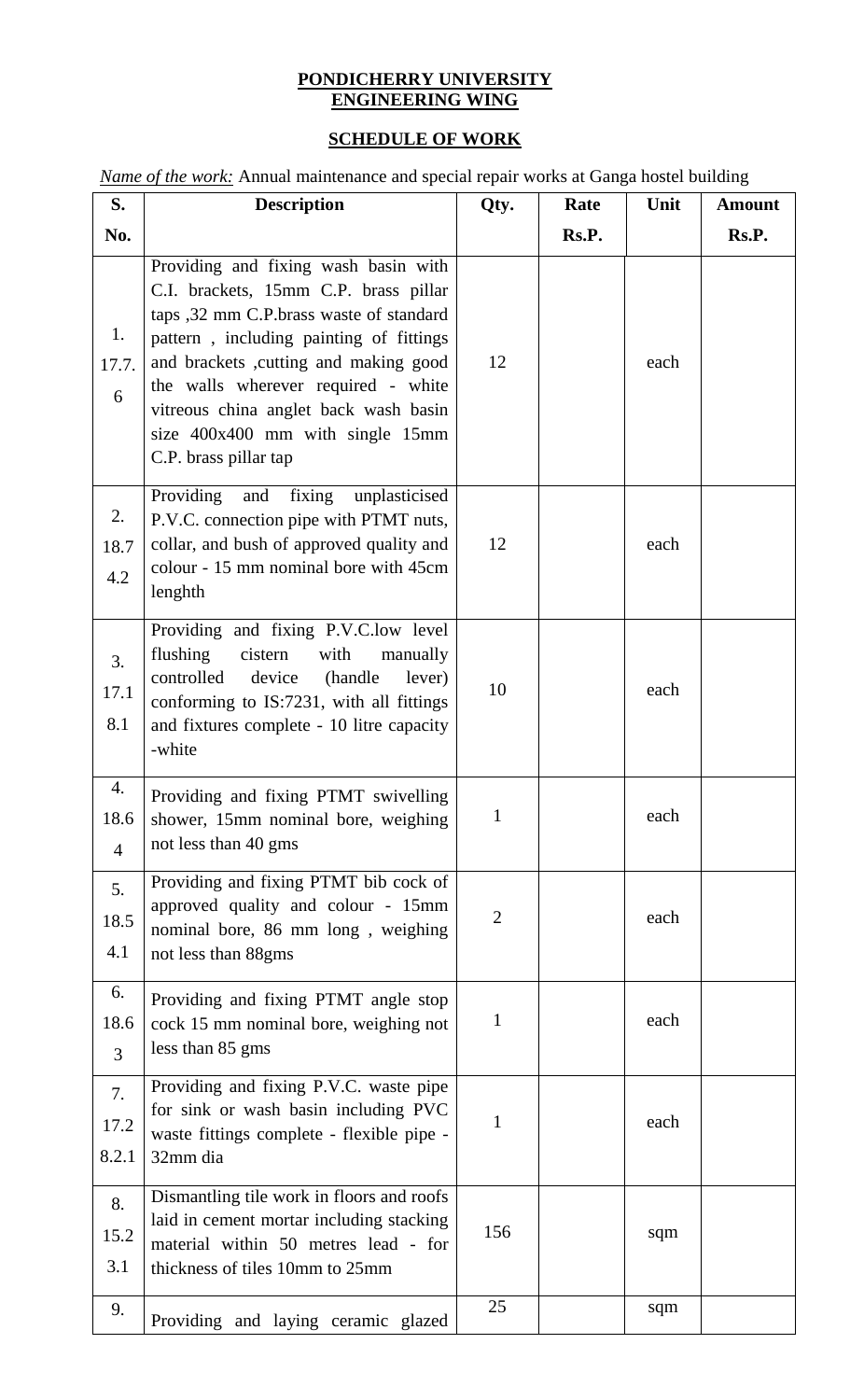| 11.3<br>8.2                    | floor tiles of size 300 x 300 mm<br>(thickness to be specified by the<br>manufacturer), of commercial quality<br>conforming to IS :15622, of approved<br>make (Bell / Johnson / Regency /<br>Somany / Naveen / Asian) in all colours,<br>shades, except white, ivory, grey, fume<br>red brown, laid on 20 mm thick bed of<br>cement mortar 1:4 (1 cement : 4 coarse<br>sand), including pointing the joints with<br>white cement and matching pigments<br>etc., complete |                |      |  |
|--------------------------------|--------------------------------------------------------------------------------------------------------------------------------------------------------------------------------------------------------------------------------------------------------------------------------------------------------------------------------------------------------------------------------------------------------------------------------------------------------------------------|----------------|------|--|
| 10.<br>17.1<br>3.2             | Providing and fixing white vitreous<br>china water closet squatting pan (Indian<br>type) - Orissa pattern W.C.pan of size<br>580x440mm                                                                                                                                                                                                                                                                                                                                   | 1              | each |  |
| 11.<br>AR                      | Providng and fixing netlon mesh to the<br>windows using with velcrow etc. The<br>rate include cost of material, labout<br>charges for stichig and fixing etc.<br>complete                                                                                                                                                                                                                                                                                                | 102            | Sqm  |  |
| 12.<br>15.1<br>3.1             | windows<br>Taking<br>doors,<br>out<br>and<br>clerestory each window shutters (steel or<br>wood) including stacking within 50<br>metres lead - of area 3 sqm and below                                                                                                                                                                                                                                                                                                    | 9              | each |  |
| 13.<br>15.1<br>2.1             | Dismantling<br>doors,<br>windows<br>and<br>clerestory windows (steel or wood)<br>shutter including chowkhats, architrave,<br>holdfasts etc. complete and stacking<br>within 50 metres lead - of area 3 sqm<br>and below                                                                                                                                                                                                                                                  | 1              | each |  |
| 14.<br>9.53                    | Providing 40 X 5 mm flat iron hold fast<br>40 cm long including fixing to frame<br>with 10 mm diameter bots, nuts and<br>wooden plugs and embeddings in<br>cement concrete block 30 x10 x 15 cm<br>1:3:6 mix (1 cement : 3 coarse sand : 6<br>graded stone aggregate 20mm nominal<br>size)                                                                                                                                                                               | 4              | each |  |
| 15.<br>9.21.<br>$\overline{2}$ | Providing and fixing ISI marked flush<br>door shutters conforming to IS : 2202<br>(Part 1) non - decorative type, core of<br>block board construction with frame of 1<br>st class hard wood and well matched<br>commercial 3 ply veneering with vertical<br>grains or cross bands and face veneers<br>on both faces of shutters - 30 mm thick<br>including ISI marked Stainless Steel butt<br>hinges with necessary screws                                               | $\overline{4}$ | sqm  |  |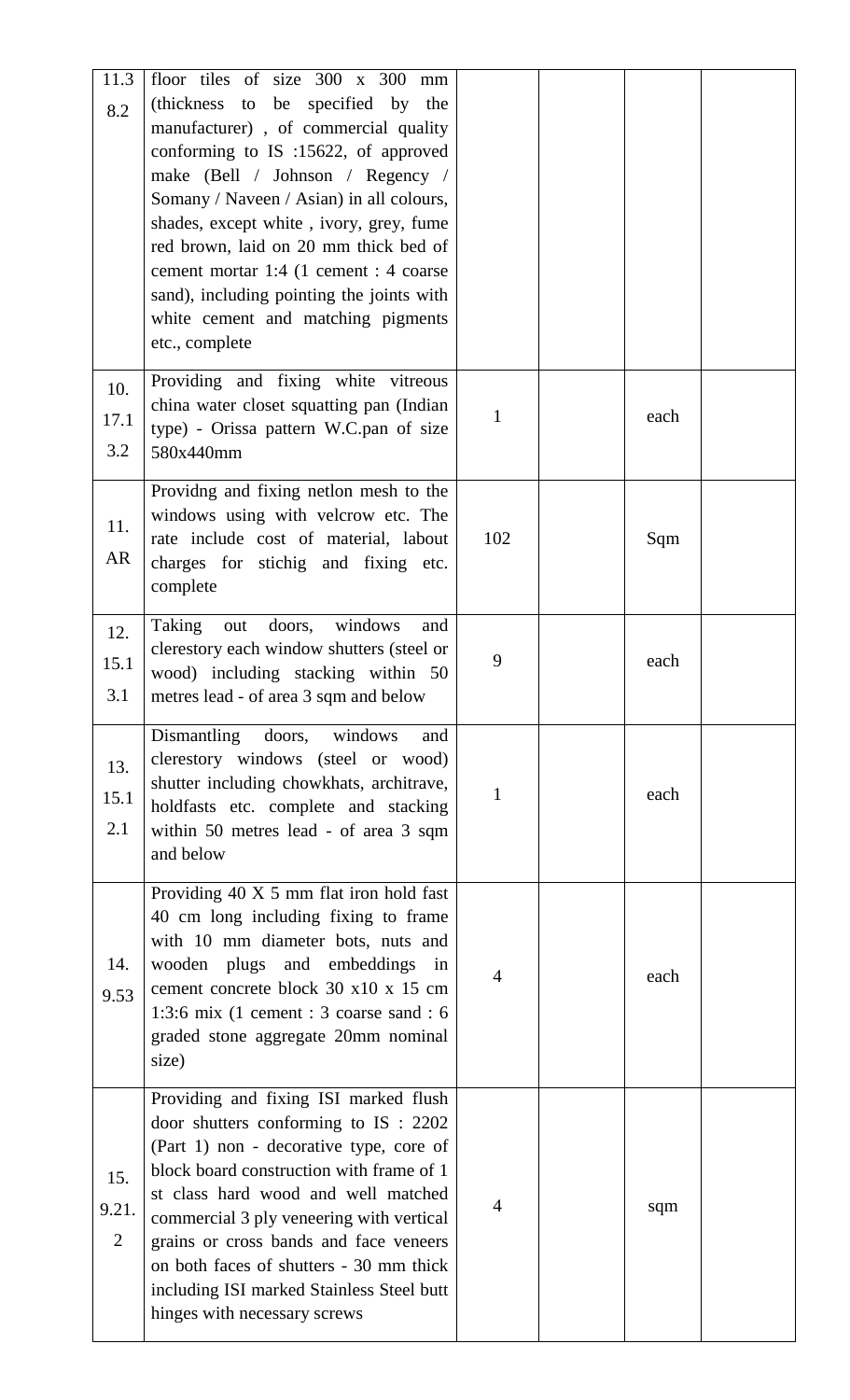| 16.<br>9.1.2<br>p              | Providing wood work in frames of doors<br>, windows, clerestory windows and other<br>frames, wrought framed and fixed in<br>position with hold fast lugs or with dash<br>fasteners of required dia & length (hold<br>fast lugs or dash fastener shall be paid<br>for separately) -Padak wood | 0.05           | cum  |  |
|--------------------------------|----------------------------------------------------------------------------------------------------------------------------------------------------------------------------------------------------------------------------------------------------------------------------------------------|----------------|------|--|
| 17.<br>9.9.1<br>.2p            | Providing and fixing glazed shutters for<br>doors, windows and clerestory windows<br>using 4 mm thick float glass panes<br>including ISI marked M.S. pressed butt<br>hinges bright finished of required size<br>with necessary screws -Padak wood - 30<br>mm thick                           | 5              | sqm  |  |
| 18.<br>9.23                    | Extra for providing lipping with teak<br>wood battens 25 mm minimum depth on<br>all edges of flush door shutters (over all<br>area of door shutter to be measured)                                                                                                                           | $\overline{4}$ | sqm  |  |
| 19.<br>MR                      | Replastering<br>and<br>finishing<br>the<br>damaged/cutting portion of the alround<br>window/door/ventilator frame wall etc.<br>complete as directed by engineer-in-<br>charge                                                                                                                | 1              | Nos. |  |
| 20.<br>9.97.<br>$\overline{2}$ | Providing and fixing aluminium tower<br>bolts, ISI marked, anodised (anodic<br>coating not less than grade AC 10 as per<br>IS :1868), transparent or dyed to<br>required colour or shade, with necessary<br>screws etc. complete - 250 x10 mm                                                | $\overline{2}$ | each |  |
| 21<br>9.10<br>0.1              | Providing and fixing aluminium handles<br>, ISI marked, anodised (anodic coating<br>not less than grade AC 10 as per IS :<br>1868) transparent or dyed to required<br>colour or shade, with necessary screws<br>etc, complete - 125 mm                                                       | 11             | each |  |
| 22.<br>9.97.<br>$\overline{4}$ | Providing and fixing aluminium tower<br>bolts, ISI marked, anodised (anodic<br>coating not less than grade AC 10 as per<br>IS :1868), transparent or dyed to<br>required colour or shade, with necessary<br>screws etc. complete - 150 x10 mm                                                | 9              | each |  |
| 23.<br>9.97.<br>5              | Providing and fixing aluminium tower<br>bolts, ISI marked, anodised (anodic<br>coating not less than grade AC 10 as per<br>IS :1868), transparent or dyed to<br>required colour or shade, with necessary<br>screws etc. complete - 100 x10 mm                                                | 9              | each |  |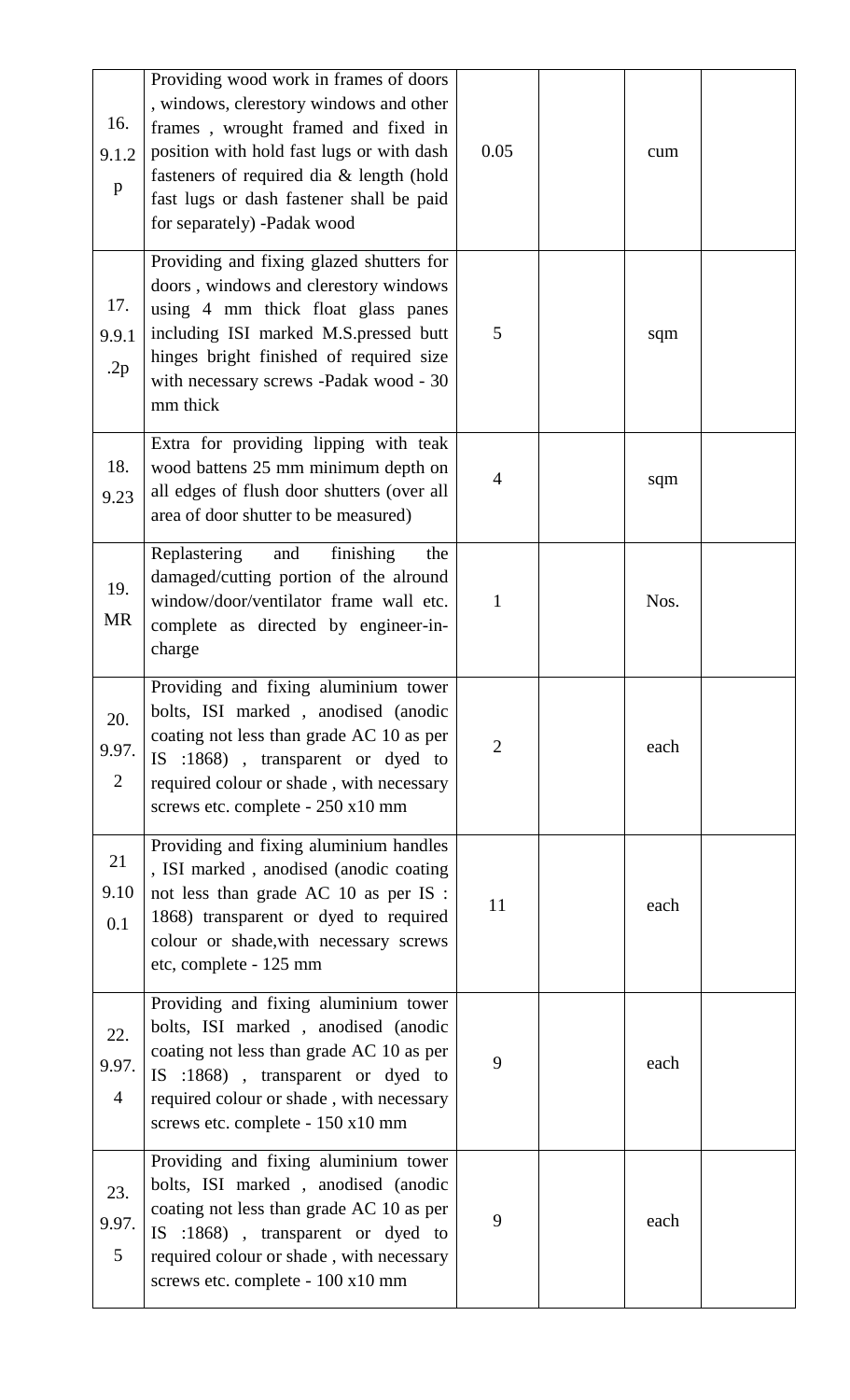| 24.<br>9.96.<br>$\mathbf{1}$ | Providing and fixing aluminium sliding<br>door bolts, ISI marked, anodised (<br>anodic coating not less than grade AC 10<br>as per IS : 1868), transparent or dyed to<br>required colour or shade, with nuts and<br>screws etc complete - 300 X 16 mm                                                                                                                                                                                                                                                       | $\mathbf{1}$ | each  |  |
|------------------------------|-------------------------------------------------------------------------------------------------------------------------------------------------------------------------------------------------------------------------------------------------------------------------------------------------------------------------------------------------------------------------------------------------------------------------------------------------------------------------------------------------------------|--------------|-------|--|
| 25.<br>9.10<br>1.2           | Providing and fixing aluminium hanging<br>floor door stopper, ISI marked,<br>anodised (anodic coating not less than<br>grade AC $10$ as per IS : $1868$ )<br>transparent or dyed to required colour<br>and shade with necessary screws etc<br>complete - Twin rubber stopper                                                                                                                                                                                                                                | 11           | each  |  |
| 26.<br>13.5<br>0.1           | Applying priming coat - with ready<br>mixed pink or grey primer of approved<br>brand and manufacture on wood work<br>(hard and soft wood)                                                                                                                                                                                                                                                                                                                                                                   | 24           | sqm   |  |
| 27.<br>13.6<br>1.1           | Painting with synthetic enamel paint of<br>approved brand and manufacutre to give<br>an even shade - Two or more coats on<br>new work                                                                                                                                                                                                                                                                                                                                                                       | 24           | sqm   |  |
| 28.<br>2.35.<br>4.1          | chemical<br>Diluting<br>injecting<br>and<br>emulsion<br>for<br><b>POST</b><br>CONSTRUCTIONAL anti-termite<br>treatment (excluding the<br>cost<br>of<br>chemical emulsion) - Treatment of<br>existing masonry using<br>chemical<br>emulsion @ one litre per hole at 300mm<br>interval including drilling holes at 45<br>degree and plugging them with cement<br>mortar $1:2$ (1 cement : 2 coarse sand) to<br>the full depth of the hole - with<br>chlorpyriphos / lindane E.C. 20% with<br>1% concentration | 723          | metre |  |
| 29.<br>2.35.<br>5            | chemical<br>injecting<br>Diluting<br>and<br>emulsion<br><b>POST</b><br>for<br>CONSTRUCTIONAL<br>anti-termite<br>treatment (excluding<br>the cost of<br>chemical emulsion) - treatment at points<br>of contact of wood work by chemical<br>emulsion Chlorpyriphos / Lindane (in<br>oil or kerosene based solution) @ 0.5<br>litres per hole by drilling 6mm dia holes<br>at downward angle of 45 degree at<br>150mm centre to centre and sealing the<br>same                                                 | 394          | metre |  |
| 30.<br>2.34.                 | Supplying chemical emulsion in sealed<br>including<br>containers<br>delivery<br>as<br>specified - Chlorpyriphos / lindane                                                                                                                                                                                                                                                                                                                                                                                   | 187          | litre |  |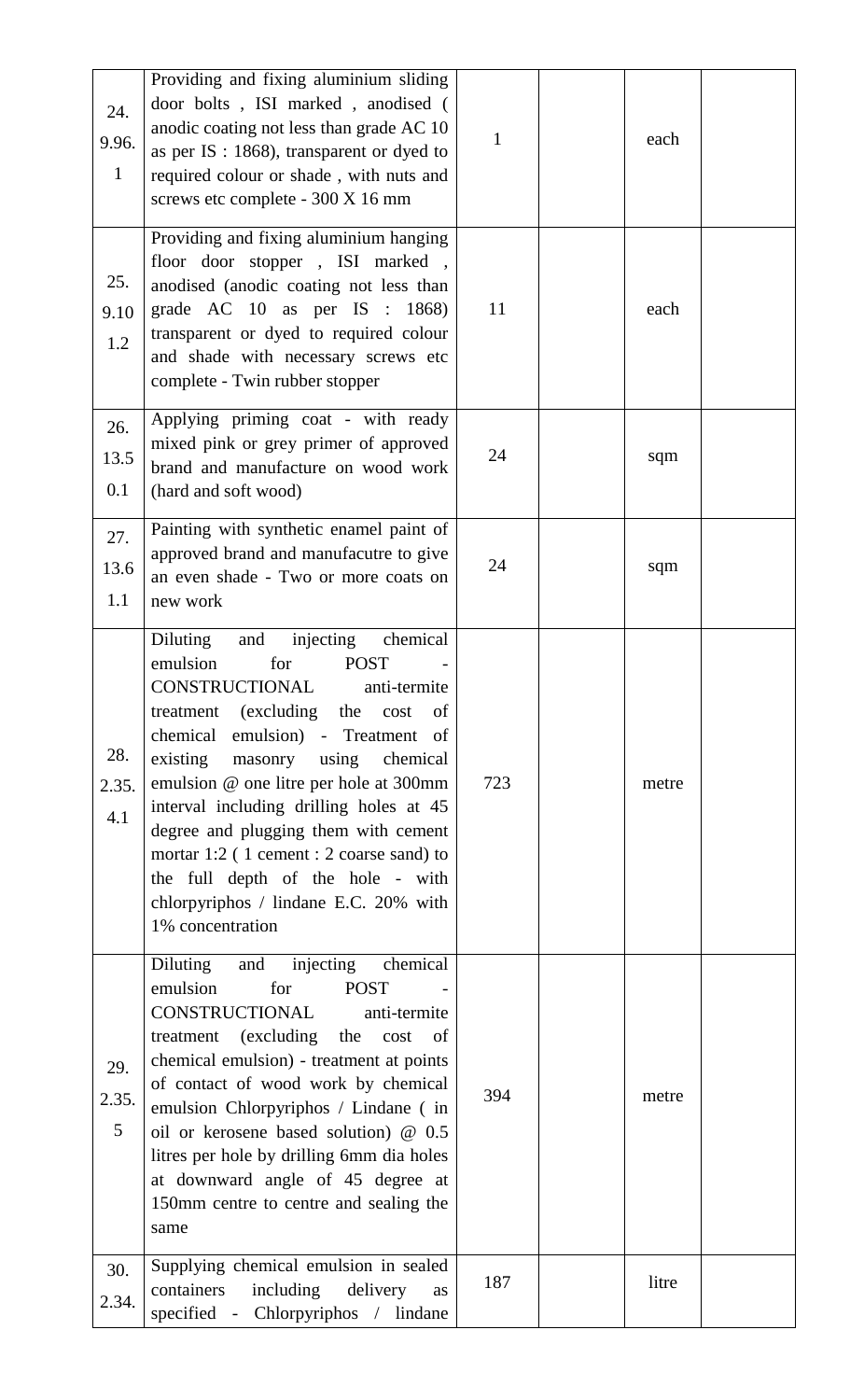| $\mathbf{1}$                | emulsifiable concentrate of 20%                                                                                                                                                                                                                               |                |      |  |
|-----------------------------|---------------------------------------------------------------------------------------------------------------------------------------------------------------------------------------------------------------------------------------------------------------|----------------|------|--|
| 31.<br>14.4<br>6            | Removing dry or oil bound distemper,<br>water proofing cement paint and the like<br>sand papering and<br>by scrapping,<br>preparing the surface smooth including<br>necessary repairs to<br>scratches<br>etc<br>complete                                      | 12784          | sqm  |  |
| 32.<br>13.4<br>3.1          | Applying one coat of water thinnable<br>cement primer of approved brand and<br>manufacturer on wall surface - water<br>thinnable cement primer                                                                                                                | 12784          | sqm  |  |
| 33.<br><b>AR</b>            | Wall painitng with plastic emulsion<br><sub>of</sub><br>approved<br>brand<br>paint<br>and<br>manufacture to give an even shade- two<br>or more coats on old work                                                                                              | 6909           | Sqm  |  |
| 34.<br>14.5<br>3.1C         | Wall painting with plastic emulsion<br>Commercial - of approved brand and<br>manufacture to give an even shade - One<br>or more coats on old work                                                                                                             | 2842           | sqm  |  |
| 35.<br>14.5<br>4.1          | Painting with synthetic enamel paint of<br>approved brand and manufacture of<br>required colour to give an even shade -<br>One or more coats on old work                                                                                                      | 2336           | sqm  |  |
| 36.<br>14.6<br>7.1          | Finishing walls with premium acrylic<br>smooth exterior paint with silicon<br>additives of required shade - old work<br>(two or more coats applied $@$ 1.43 ltr /<br>10 sqm) over existing cement paint<br>surface                                            | 5875           | sqm  |  |
| 37.<br>17.3<br>$\mathbf{1}$ | Providing and fixing 600x450<br>mm<br>beveled edge mirror of superior glass (of<br>approved quality) complete with 6mm<br>thick hard board ground fixed to wooden<br>cleats with C.P. brass screws and washers<br>complete                                    | 15             | each |  |
| 38.<br>17.2<br>0.1          | Providing and fixing solid plastic seat<br>with lid for pedestal type W.C. pan<br>complete - white solid plastic seat with<br>lid                                                                                                                             | $\tau$         | each |  |
| 39.<br>14.6.<br>2B          | Renewing glass panes, with wooden<br>fillets wherever necessary - Float glass<br>panes of thickness 5.5mm                                                                                                                                                     | $\overline{2}$ | sqm  |  |
| 40.<br>11.4<br>1.2A         | Providing and laying fully vitrified floor<br>tiles of size 600 x600 mm (thickness to<br>be specified by the manufacturer) with<br>water absorption less than 0.08% and<br>conforming to $IS : 15622$ of approved<br>make (Nitco / Rak / Johnson / Asian ) in | 131            | sqm  |  |